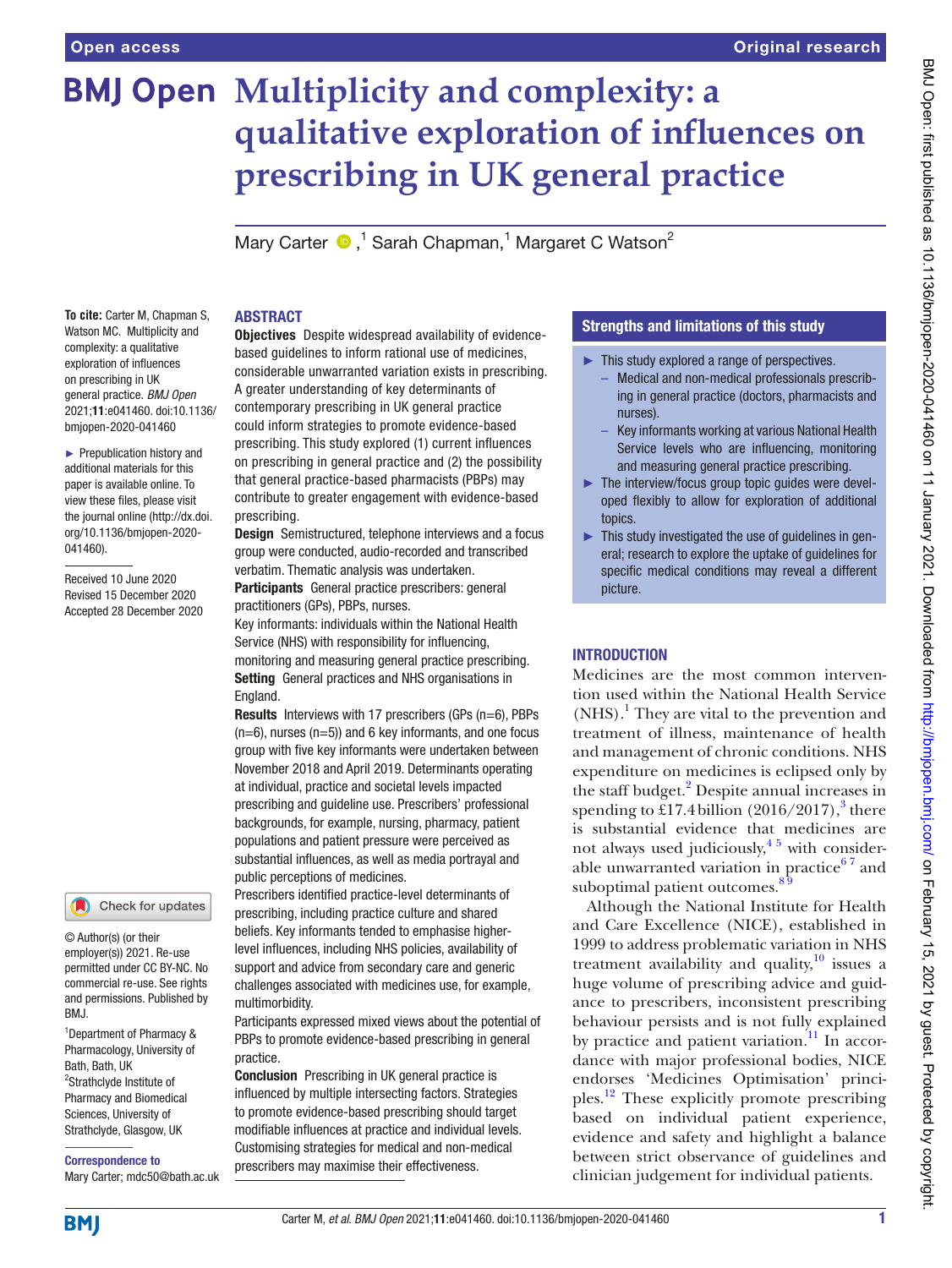In contrast with most other countries, non-medical prescribing is a key feature of UK healthcare. $13$  While prescribing is embedded in undergraduate and postgraduate medical curricula, non-medical professionals undertake additional training to prescribe within their scope of competency. Currently there are approximately 48 000 nurse (independent or supplementary) prescribers $^{14}$  $^{14}$  $^{14}$  and 9000 pharmacist independent prescribers.<sup>[15](#page-8-11)</sup> Many of these prescribers work in general practice.

This study investigated influences (including the use of guidelines) on prescribing and the practice-based pharmacists' (PBPs') potential to optimise the use of evidence in prescribing in general practice. The objectives were to explore:

- 1. General practice prescribers' perceptions of influences on their prescribing.
- 2. Key informants' perspectives about the ways in which prescribing in general practice is influenced, monitored and measured, including the use of NICE and other guidelines.
- 3. The role and potential of PBPs to promote greater use of evidence in prescribing in general practice.

#### **METHOD**

#### Study design

The study adopted pragmatist principles, $^{16}$  $^{16}$  $^{16}$  seeking to gain a practical understanding of participants' experience of prescribing; data collection methods (interviews and focus group) suited to eliciting knowledge based on experience reflected this epistemological underpinning.

To encourage participation, participants were offered either a telephone or face-to-face interview. As a further boost to recruitment and to encourage an exchange of perspectives and experiences between key infor-mants,<sup>[17](#page-8-13)</sup> members of a Regional Medicines Optimisation Committee (RMOC) comprising five members were invited to attend a focus group as an adjunct to one of their half-yearly meetings.

#### **Recruitment**

Potential interviewees were initially identified through local, regional and national NHS networks and contacts and thereafter by snowball sampling.<sup>18</sup> Individual and practice characteristics reported to influence prescribing (eg, experience, $^{19}$  and patient profile<sup>20</sup>) were included in a sample matrix [\(table](#page-1-0) 1). Matrix elements were used to guide recruitment of (i) medical and non-medical prescribers in general practice and (ii) key informants working at local (one Clinical Commissioning Group (CCG)), regional (across CCGs) and national NHS levels in roles connected with general practice prescribing. Recruitment ceased when all the matrix elements were addressed.

Initial contact with potential participants was by email. Sampling ceased when all matrix elements were filled.

<span id="page-1-0"></span>

| <b>Table 1</b>                      | Target recruitment matrix               |                           |                      |  |
|-------------------------------------|-----------------------------------------|---------------------------|----------------------|--|
| <b>General practice prescribers</b> |                                         | <b>Key informants</b>     |                      |  |
| Gender                              | Male<br>Female                          | Gender                    | Male<br>Female       |  |
| Role                                | General<br>practitioner                 | <b>NHS</b><br>level       | Local                |  |
|                                     | Practice-based<br>pharmacist Nurse      |                           | Regional<br>National |  |
| Years since                         | <10                                     | Years in                  | $\langle$            |  |
| qualification                       | >10                                     | current<br>post           | >2                   |  |
| Employment                          | Clinical<br>Commissioning<br>Group      | Direct<br>contact<br>with | Yes                  |  |
|                                     | Practice<br><b>NHS England</b>          | general<br>practice       | No                   |  |
| Practice size<br>(patient list)     | Small (<5000<br>patients)               |                           |                      |  |
|                                     | Medium (5000-<br>$\leq$ 10000 patients) |                           |                      |  |
|                                     | Large (>10000<br>patients)              |                           |                      |  |
| Practice level of<br>deprivation*   | < 5<br>>5                               |                           |                      |  |

\*Information from National General Practice Profiles<sup>41</sup> (lower numbers indicate more deprivation).

#### Data collection

Potential participants were sent an information sheet and asked to provide written informed consent prior to participation. The topic guides (interview for prescribers and interview/focus group for key informants) (see [online](https://dx.doi.org/10.1136/bmjopen-2020-041460)  [supplemental file\)](https://dx.doi.org/10.1136/bmjopen-2020-041460) were informed by the literature and information from preliminary discussions with local and regional NHS contacts. Questions focused on the participant's role, perceived influences on prescribing, the experience of variation in prescribing and the role and potential of PBPs. Guides were piloted with nonparticipating pharmacists to check for relevance of questions and terminology and were refined during the study as new topics were identified. $21$  Prior to the interview, participants were asked to provide brief details about themselves and the general practice or organisation in which they worked.

All one-to-one interviews were conducted by telephone by one researcher (MC). MC led the focus group, supported by a facilitator (NA, postdoctoral researcher) who made brief notes to support transcription of the recorded discussion. The interviews and focus group were digitally recorded, transcribed verbatim and identifying information removed (MC). MC made short reflexive field notes.

Data collection took place between November 2018 and April 2019.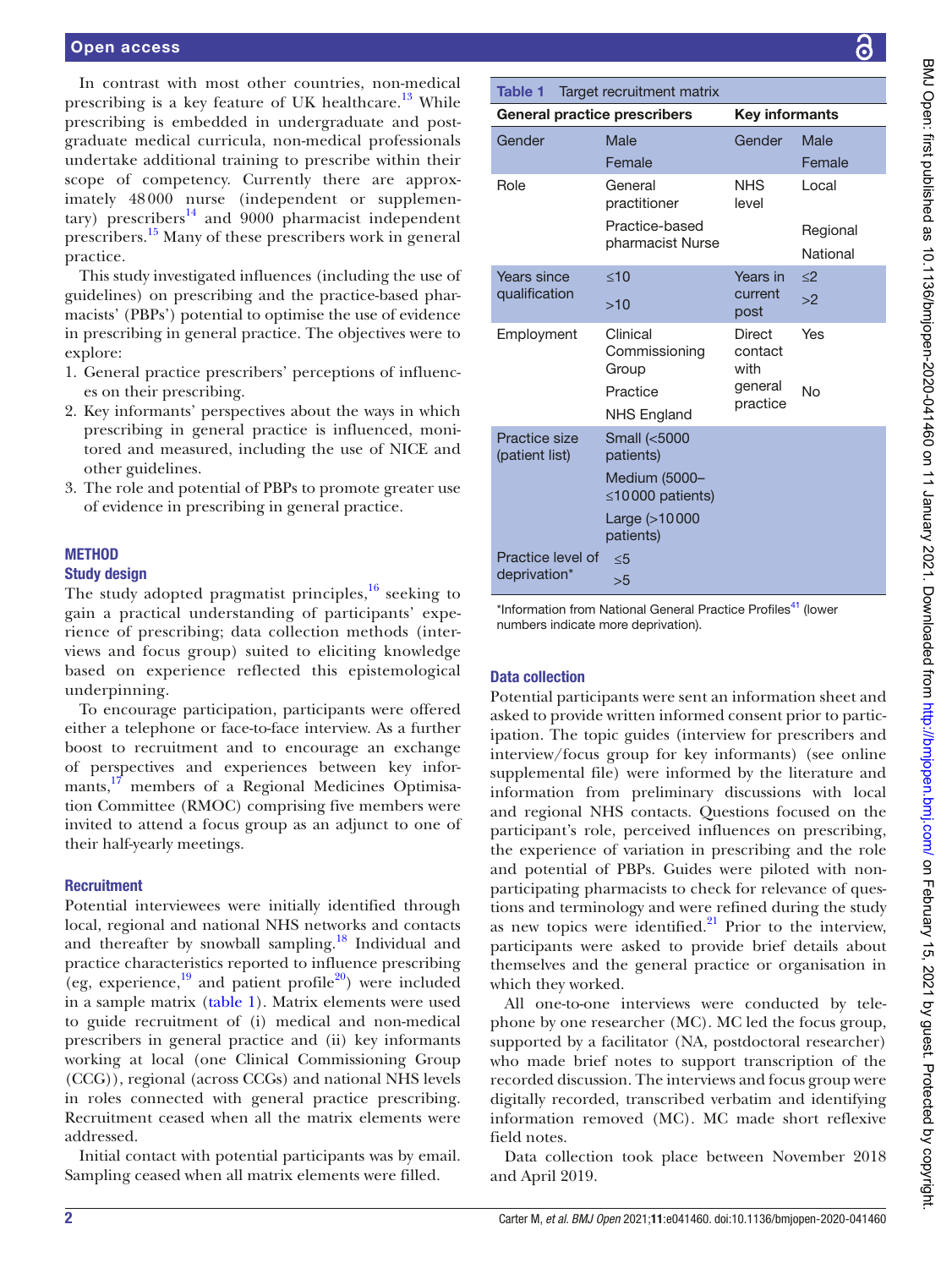## Data analysis

Transcripts were coded using standard software QSR NVivo V.11. Data were analysed interpretatively, focussing on participants' perception and understanding of influences on prescribing, $2^2$  in two groups (i) from interviews with prescribers and (ii) from interviews and focus group for key informants. Topic guides included the same areas of investigation and allowed common experiences and perceptions between the groups to be identified. Codes about the influences on prescribing and the PBP's role were generated using reflexive thematic analysis techniques $^{23}$  by which participants' experiences and perceptions were understood and categorised. MC developed an initial framework of codes, which was applied by a mixed-methods researcher (AD, PhD student) to analyse and code a subset (n=6) of transcripts. Both researchers subsequently discussed commonalities and differences in coding. The framework was amended to reflect these discussions, and thereafter all transcripts were coded by MC using the refined coding framework. Main themes

and links between themes from all transcripts were discussed by MC and AD and agreed with the entire team.

Both MC and AD had previously conducted qualitative research with general practices, but neither was a pharmacist or prescriber. Two interviewees were known professionally to MC prior to participating.

This report conforms to the Standards for Reporting Qualitative Research<sup>[24](#page-8-20)</sup> and Consolidated Criteria for Reporting Qualitative Research<sup>25</sup> guidelines.

#### Patient and public involvement

This study specifically focused on the influences on prescribing; prescribers, key informants and patients were not involved in the design or conduct of the research.

#### **RESULTS**

Twenty-three interviews were completed with 6 general practitioners (GPs), 11 non-medical, independent prescribers (PBPs  $(n=6)$ , nurses  $(n=5)$ ) [\(table](#page-2-0) 2) and 6

<span id="page-2-0"></span>

| <b>Table 2</b> Prescriber and general practice characteristics |    |                                                 |                                    |                                                     |                           |                                                   |  |  |
|----------------------------------------------------------------|----|-------------------------------------------------|------------------------------------|-----------------------------------------------------|---------------------------|---------------------------------------------------|--|--|
| Individual characteristics<br>General practice characteristics |    |                                                 |                                    |                                                     |                           |                                                   |  |  |
| Participant<br>no.                                             |    | Gender Employer and work location               | <b>Years since</b><br>registration | Years since qualifying as<br>independent prescriber | <b>Practice list size</b> | <b>Indices of multiple</b><br>deprivation decile* |  |  |
| General practitioners                                          |    |                                                 |                                    |                                                     |                           |                                                   |  |  |
| P <sub>10</sub>                                                | F. | Practice, England (West)                        | 20                                 |                                                     | 5000-≤10000               | $\leq 5$                                          |  |  |
| P <sub>12</sub>                                                | M  | Practice, England (South West)                  | 36                                 |                                                     | 5000-≤10000               | >5                                                |  |  |
| P <sub>13</sub>                                                | F  | Practice, Scotland                              | 26                                 |                                                     | 5000-≤10000               | $>5+$                                             |  |  |
| P <sub>14</sub>                                                | F  | Practice, England (South West)                  | 31                                 |                                                     | 5000-≤10000               | >5                                                |  |  |
| P <sub>16</sub>                                                | F  | Practice, England (South West)                  | 26                                 |                                                     | >10000                    | >5                                                |  |  |
| P <sub>18</sub>                                                | F  | Practice, England (Midlands)                    | 12                                 |                                                     | 5000-≤10000               | $\leq 5$                                          |  |  |
| Practice-based pharmacists                                     |    |                                                 |                                    |                                                     |                           |                                                   |  |  |
| P <sub>3</sub>                                                 | M  | Practice, England (South)                       | $>10$                              | >5                                                  | >10000                    | >5                                                |  |  |
| P <sub>9</sub><br>M                                            |    | Group of four practices, England                | $<$ 10                             | $\leq 5$                                            | < 5000                    | $\leq 5$                                          |  |  |
|                                                                |    | (London)                                        |                                    |                                                     | >10000                    | >5                                                |  |  |
|                                                                |    |                                                 |                                    |                                                     | >10000                    | < 5                                               |  |  |
|                                                                |    |                                                 |                                    |                                                     | >10000                    | $<$ 5                                             |  |  |
| <b>P11</b>                                                     | M  | Practice, England (West)                        | <10                                | $\leq 5$                                            | >10000                    | >5                                                |  |  |
| P <sub>22</sub>                                                | M  | Practice, England (South)                       | $>10$                              | $\leq 5$                                            | >10000                    | $\leq 5$                                          |  |  |
| P <sub>29</sub>                                                | F  | Practice, England (East)                        | < 10                               | $\leq 5$                                            | >10000                    | >5                                                |  |  |
| P32                                                            | M  | Community pharmacy/practice,<br>England (South) | >10                                | $\leq 5$                                            | 5000-≤10000               | >5                                                |  |  |
| <b>Nurses</b>                                                  |    |                                                 |                                    |                                                     |                           |                                                   |  |  |
| P <sub>5</sub>                                                 | F  | Practice, Wales                                 | >10                                | >5                                                  | >10000                    | $>5^{+}$                                          |  |  |
| P1                                                             | M  | Practice, England (West)                        | $>10$                              | >5                                                  | >10000                    | >5                                                |  |  |
| P <sub>15</sub>                                                | F  | Practice, England (West)                        | $>10$                              | >5                                                  | >10000                    | >5                                                |  |  |
| P <sub>19</sub>                                                | F  | Practice, England (Midlands)                    | $>10$                              | >5                                                  | >10000                    | $\leq 5$                                          |  |  |
| P <sub>21</sub>                                                | F  | Practice, England (South)                       | $>10$                              | $\leq 5$                                            | >10000                    | >5                                                |  |  |

P9 worked in four practices; P3 and P21 worked in the same practice.

All PBPs and nurses were independent prescribers.

\*Information from National General Practice Profiles<sup>41</sup> (lower numbers indicate more deprivation).

†Derived from participant's depiction of patient population.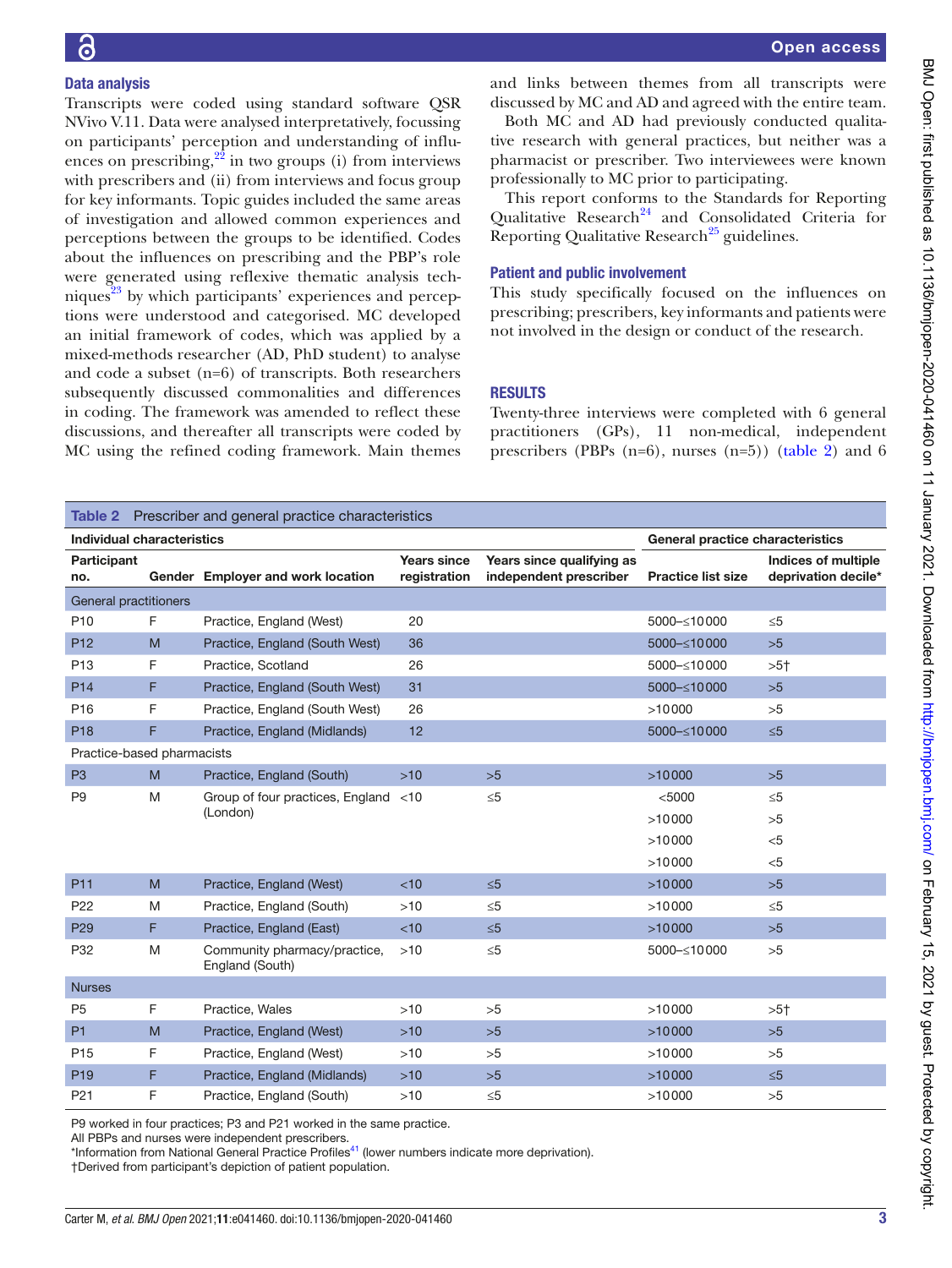#### <span id="page-3-0"></span>Table 3 Key informant characteristics

| <b>Participant</b><br>no. |   | Gender Age (years) | <b>National Health Service level</b><br>Local*/regional†/national‡<br>(England) | Time<br>in post<br>(years) | Direct contact with<br>general practices | Interview or<br>focus group |
|---------------------------|---|--------------------|---------------------------------------------------------------------------------|----------------------------|------------------------------------------|-----------------------------|
| <b>P2</b>                 | F | $>30$ $\leq 50$    | Local                                                                           | $\leq$ 2 years             | Y                                        | <b>Interview</b>            |
| P4                        | F | >50                | Regional                                                                        | >2                         | Υ                                        | <b>Interview</b>            |
| P <sub>8</sub>            | F | $>30$ $\leq 50$    | Local                                                                           | $\leq$ 2                   | Y                                        | <b>Interview</b>            |
| P <sub>17</sub>           | F | >50                | National                                                                        | >2                         | N                                        | <b>Interview</b>            |
| P <sub>23</sub>           | F | $>50$              | Local and regional                                                              | >2                         | Y                                        | <b>Interview</b>            |
| P <sub>24</sub>           | M | >50                | Local and regional                                                              | >2                         | N                                        | Focus group                 |
| P <sub>25</sub>           | F | $>30$ $\leq 50$    | Local and regional                                                              | >2                         | Y                                        | Focus group                 |
| P <sub>26</sub>           | M | $>30$ - $\leq 50$  | National and regional                                                           | >2                         | Y                                        | Focus group                 |
| P <sub>27</sub>           | M | $>50$              | Local and regional                                                              | >2                         | Y                                        | Focus group                 |
| P <sub>28</sub>           | F | >50                | National and regional                                                           | >2                         | Υ                                        | Focus group                 |
| <b>P31</b>                | M | $>50$              | National and regional                                                           | >2                         | N                                        | <b>Interview</b>            |

\*Local: working at individual Clinical Commissioning Group level.

†Regional: working across Clinical Commissioning Groups or regional body.

‡National: representative of/working on national body.

key informants. One focus group was conducted with five key informants [\(table](#page-3-0) 3) comprising representatives from an RMOC whose members (decision-makers, healthcare professionals and patients) support and optimise local prescribing practice and reduce unwarranted variation regionally and nationally (in England). Interviews lasted a mean of 41min (range 24–53min). The focus group lasted 59min.

Most participating PBPs had direct experience of the Clinical Pharmacists in General Practice programme, $^{26}$  a scheme funded by NHS England to support the introduction of pharmacists into general practice. PBPs' current roles varied, with most including responsibility for medicines reviews, repeat prescriptions and some audit work.

The results are presented under theme headings in three sections: (i) prescribers' perspectives, (ii) key informants' perspectives, (iii) comparison of prescriber and key informant perspectives. The contributor of each quotation is denoted by a unique P (participant) number and role (GP, nurse, PBP, KI—key informant). For key informants the NHS level at which s/he worked and I interview or FG—focus group is indicated.

#### Prescribers' perspectives

#### Summary of prescribers' perspectives (themes in bold text)

Prescribers acknowledged that **guidelines** from NICE and other bodies were a predominant influence on their prescribing. They also discussed the impact of their **professional background** and training, as well as experience and **individual characteristics**. **Patient characteristics**, such as socioeconomic features of local **populations** were frequently cited as an important determinant of prescribing, as was the **organisational culture** of the general practice. Prescribers expressed a range of views about the current and potential **roles of PBPs**.

# National and local guidelines

Prescribers from all professional groups reported that their prescribing was fundamentally influenced by information provided by NICE guidelines, their local CCG, condition-specific organisations and Royal Colleges:

I suppose virtually everything that I see and talk about is influenced by NICE in the first instance, and the relevant NICE guidance, whatever it might be. (P1, Nurse)

NICE guidance we're heavily influenced by … number 1 is [*name of CCG formulary*] … number 2 is the NICE guidance and then I suppose number 3 is the British National Formulary, it's every GP's bible really. (P14, GP)

Guidelines were often amplified by financial incentive schemes, such as the national Quality and Outcomes Framework<sup>27</sup> and local initiatives, for example, from the CCG[.28](#page-8-24) Prescribers commented on the impact of computerised decision-support tools, such as ScriptSwitch<sup>29</sup> and Optimise  $RX^{30}$  Some prescribers appreciated the realtime prompts from these systems:

I personally find it a huge source of assurance and reassurance in my prescribing practice. (P1, Nurse)

Others reported being overwhelmed by the information:

There's so much information sometimes like 'do not prescribe this in pregnancy' and it's someone in their 50s … we are inclined to ignore that kind of information and then suddenly realise that … what it was flagging up was actually important. (P13, GP)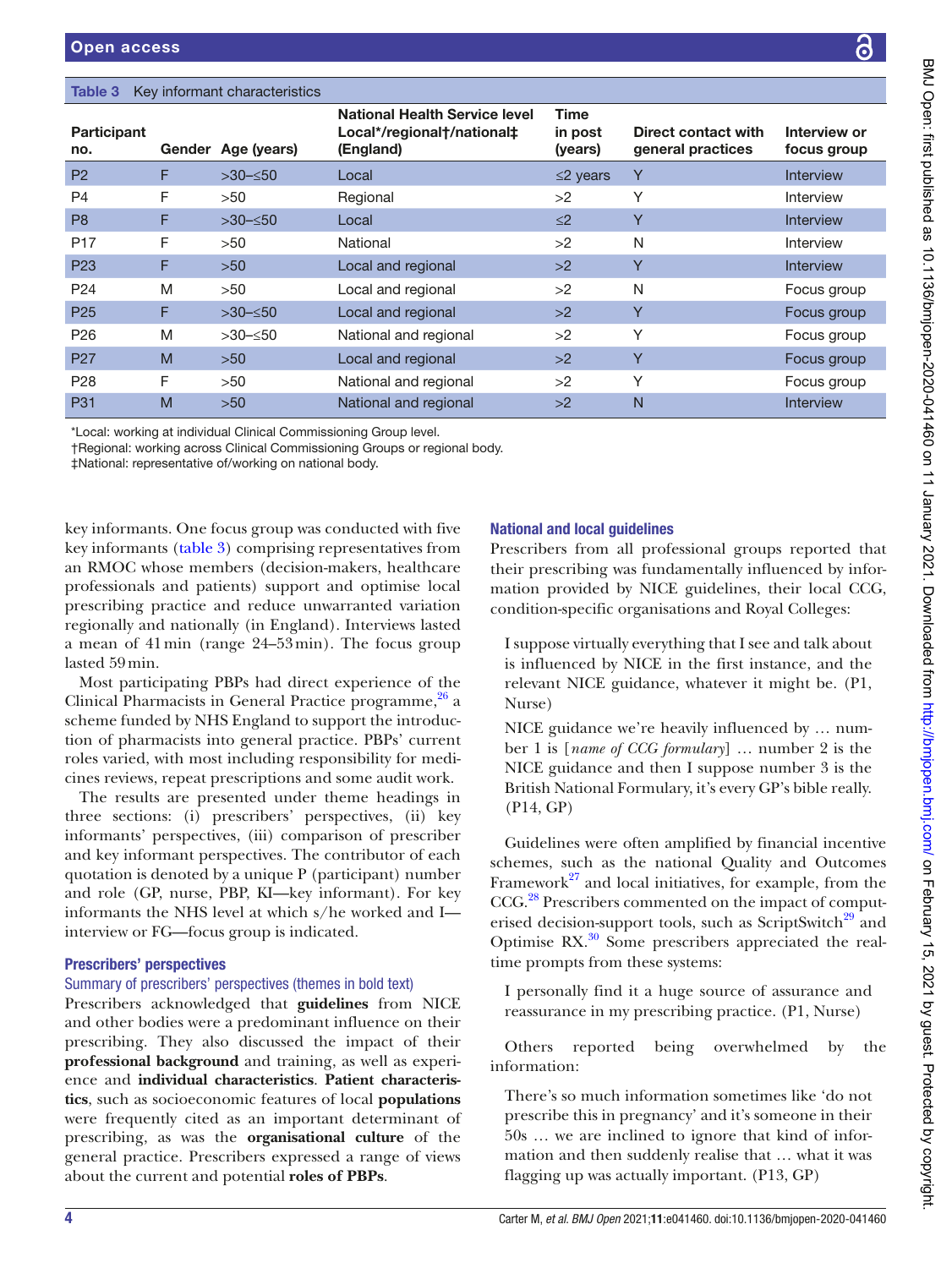# Professional background

Many participants mentioned their own and colleagues' professional background as influencing their prescribing. PBPs and nurses were frequently characterised, by themselves and others, as aware of their professional boundaries and 'sphere of competence' and therefore more likely to follow prescribing guidelines than their GP colleagues:

I guess I'd make the distinction between GPs and independent prescribers … [the latter] … are a bit more cautious … you … have your area and you … won't stray outside that. So being educated before prescribing in new areas is much more important. Whereas I think as far as the GPs go, they can prescribe anything and everything from day 1. (P11, PBP)

# Individual experience and qualities

Individual prescribers' accumulated experience and access to support, education and development opportunities were also considered to be important determinants of prescribing:

So we might have a specialist in the field … recently we had a cardiologist consultant and he spoke about heart failure, so it was educational … it really helped weighing up the prescribing techniques that we use. (P22, PBP)

Individual qualities, such as confidence and ambition were also mentioned as influences on prescribing:

I think you're willing to learn, you're willing to try new things and look at your own confidence and you've got to be really honest. (P29, PBP)

# Patient characteristics

The socioeconomic profile of the local patient population was identified by prescribers as an influence on their prescribing. Several reported responding to the needs of deprived patient populations:

Where I work, it's quite a deprived area, life expectancy is generally a lot lower *…* So our approach is very different, we really try to serve the needs of the local demographic *…* if it was in a different setting we would be saying 'go and buy this over the counter' … that patient's not really in a position where they would afford it. (P22, PBP)

Some also mentioned the pressure of prescribing for an affluent and assertive population:

[*We*] encourage [*sic*] people that things that are cheaper to buy over the counter would be better buying over the counter … But some of our patients are a bit resistant to the idea … a case of 'why should we? We've paid tax, we should be getting these things'. (P13, GP)

Prescribers identified guidance from authoritative sources, such as NICE, as a tool for managing challenging demands from individual patients:

NICE is what you turn to when the patient says 'I want the drug that was in the Daily Mail last week'. And you say 'sorry I can't prescribe that, it's not been agreed by NICE yet'. (P12, GP)

Comments about managing patient demand highlighted differences between individual prescribers:

I'm probably a bit too nice sometimes! One of my colleagues is very good at just saying 'no'. For things like sleeping tablets. I tend to do more negotiation, short supplies or weaning courses … rather than being a point blank 'no' person. (P18, GP)

# Organisational culture

Prescribers discussed the culture within their general practice, including opportunities for informal learning from colleagues about new developments in guidelines and prescribing:

We take group learning very seriously, we have clinical catch up at coffee, where if anyone has found any new exciting evidence or guidelines or examples of good practice we do tend to talk inter-professionally. (P29, PBP)

In practice, we don't as a group kind of get together … as clinicians and feeding back information, events that have happened … significant events … we don't have joint CPD [*continuing professional development*] events. (P22, PBP)

Although prescribers often reported limited influence from the pharmaceutical industry (noted by some as being different from close relationships in the past), contact between practices and 'drug reps' still continued in other forms:

Every practice I've worked in has stopped seeing drug reps. I think there is still advertising in Monthly Index of Medical Specialities and in things like the British Medical Journal … some of the fairly accessible GP free education has still got drug reps attending. I don't talk to them, but I'm always made to feel slightly bad for not talking to them because you're always encouraged to. (P10, GP)

# PBP roles

PBPs had differing employment models and patterns, with some individuals working as full members of the general practice team and others shared between several practices. Experience varied considerably as did their access to training, support and development.

Although other prescribers often mentioned the positive impact of PBPs' complementary knowledge and skills, some GPs were cautious about PBPs' potential impact on prescribing in general practice: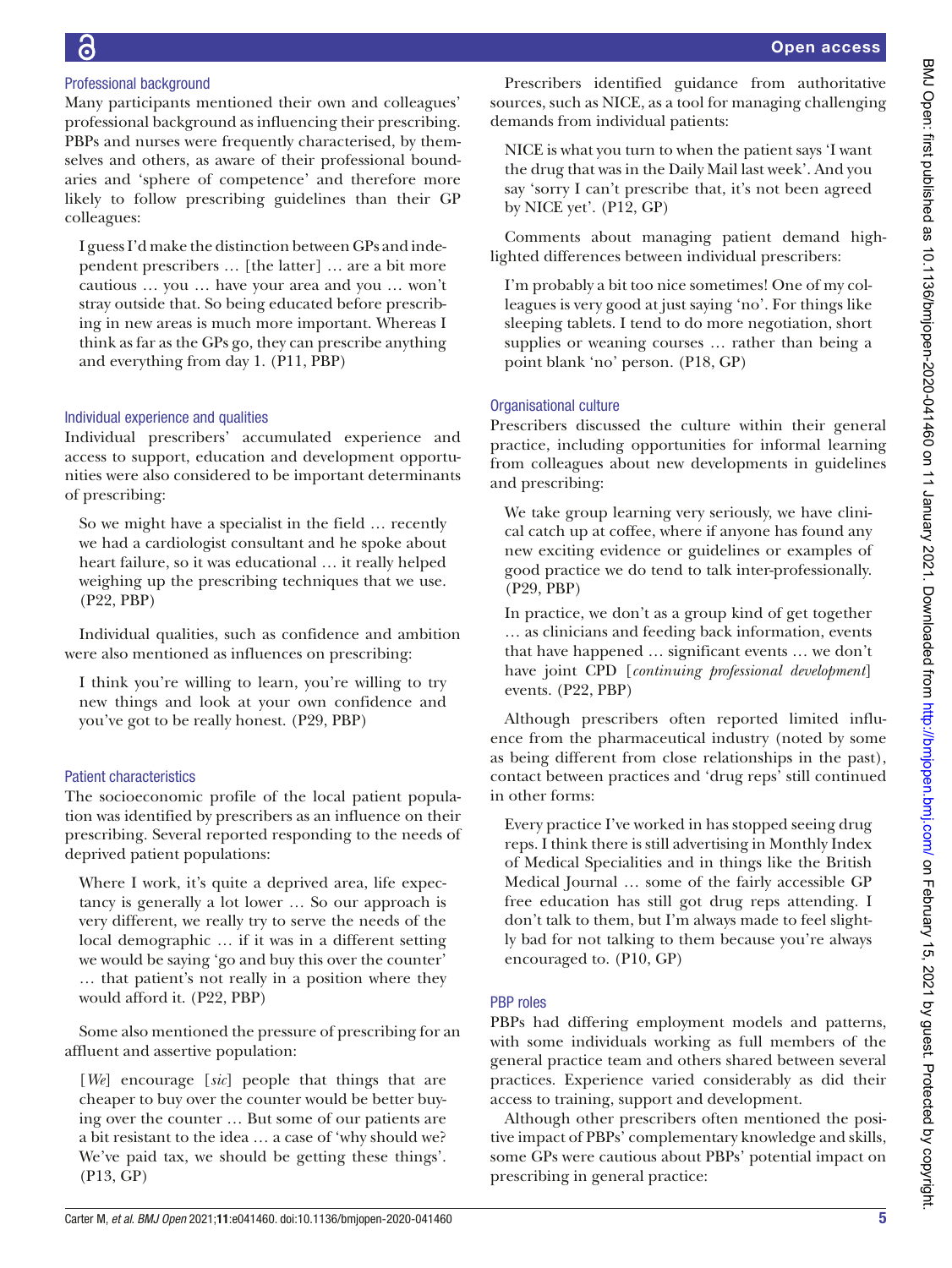Prescribing in the context of multi-morbidity is the sort of thing that experienced GPs offer … I think prescribing pharmacists could do really well, but when they're into the more complex, multi-faceted, social, psychological issues and stuff that the generalist patients have, they would find it more difficult. (P12, GP)

Participants expressed mixed views about PBPs' potential to influence their colleagues' prescribing practice, but many mentioned the importance of PBPs' particular knowledge of medicines:

They (PBPs) were invaluable as a source of information, in terms of kind of combinations of things and interactions. (P18, GP)

Some identified the types of tasks most appropriate for PBPs, including medicines review and reconciliation, repeat prescribing and patient education, but cautioned against PBPs duplicating tasks commonly undertaken by nurses.

They're certainly looking at the sheer burden of repeat prescribing and medicine management … that's going to … be more pharmacist-driven to take some of the pressure off ourselves. (P13, GP)

#### Key informants' perspectives

#### Summary of key informants' perspectives (themes in bold text)

Key informants emphasised the fundamental influence of **guidelines** produced by NICE, CCGs and professional bodies on prescribing in general practice. They highlighted the effect of strategic developments, the roll-out of **NHS policies** and **medicines optimisation** principles. Key informants often suggested that a prescriber's **professional background** and **patient characteristics** were important determinants of their prescribing and were concerned about variation in **PBP roles** and access to career support.

#### National and local guidelines

Key informants cited NICE guidelines as a key source of evidence used by prescribers in general practice, but also emphasised the guidance and associated formularies developed by local commissioning bodies, conditionspecific organisations and Royal Colleges as equally important and invariably in tune with the national guidelines:

If it's on the formulary it's accepted, you know, it is the formulary choice. And actually now it's the GPs who are pushing back, if a specialist says 'why not use this?' 'yeah, but it's not on the formulary'. (P27, KI, local/regional, focus group)

#### NHS policies and organisation of services

Several key informants were involved in developing NHS policies which they believed had a direct influence on prescribing:

I think there is also a significant amount of influence resulting from national policy initiatives, so two recent examples that I could cite would be the items that shouldn't be routinely prescribed in primary care and also conditions for which medicines shouldn't be routinely prescribed. (P31, KI, regional/national, interview)

They also highlighted that the availability of external support (eg, from secondary care) affects prescribing in general practice:

Some areas have community geriatricians who help to support the prescribing with GPs and the pharmacists in the team, for people in care homes and those complex ones. And in other places … that support isn't there. (P28, KI, regional/national, focus group)

# Medicines optimisation

Key informants expressed concern about medicines and prescribing-related problems which they explicitly connected with an impetus to develop and embed medicines optimisation principles.

Influences on prescribing in general practice included an increase in problematic polypharmacy, and the importance of patient-centred and safe prescribing:

So it … will say first line this, add in that, add in this as a third drug … So you've only got to have two long term conditions … and you'll be on six drugs before you know it. (P4, KI, regional, interview)

The fact that your liver might need some fancy drug might be of completely no interest to you if it means that you're trekking off to the hospital all the time and you're suffering from side effects and actually what you want to do is spend some time with your grandchildren. (P28, KI, regional/national, focus group)

If I want to get somebody to really think twice about the way they prescribe, then I always play the safety card … our prescribing incentive scheme for GPs is called the 'quality prescribing and safety scheme'. (P23, KI, local/regional, interview)

#### Professional differences

Key informants attributed variation in prescribing to different professional backgrounds and training. They mainly characterised nurses and PBPs as risk-averse and prescribing within strict limits, whereas GPs were considered to have the greatest ability and appetite for risktaking and managing complex patients:

I think nurses tend to be … a bit more protocoldriven and so tend to be quite focussed on an individual disease entity. … Pharmacists I see have a slightly different risk appetite and they're willing to juggle maybe two or three comorbidities and then, I would hope, what should come about is that GPs and doctors should be able to then multiple [*sic*] the more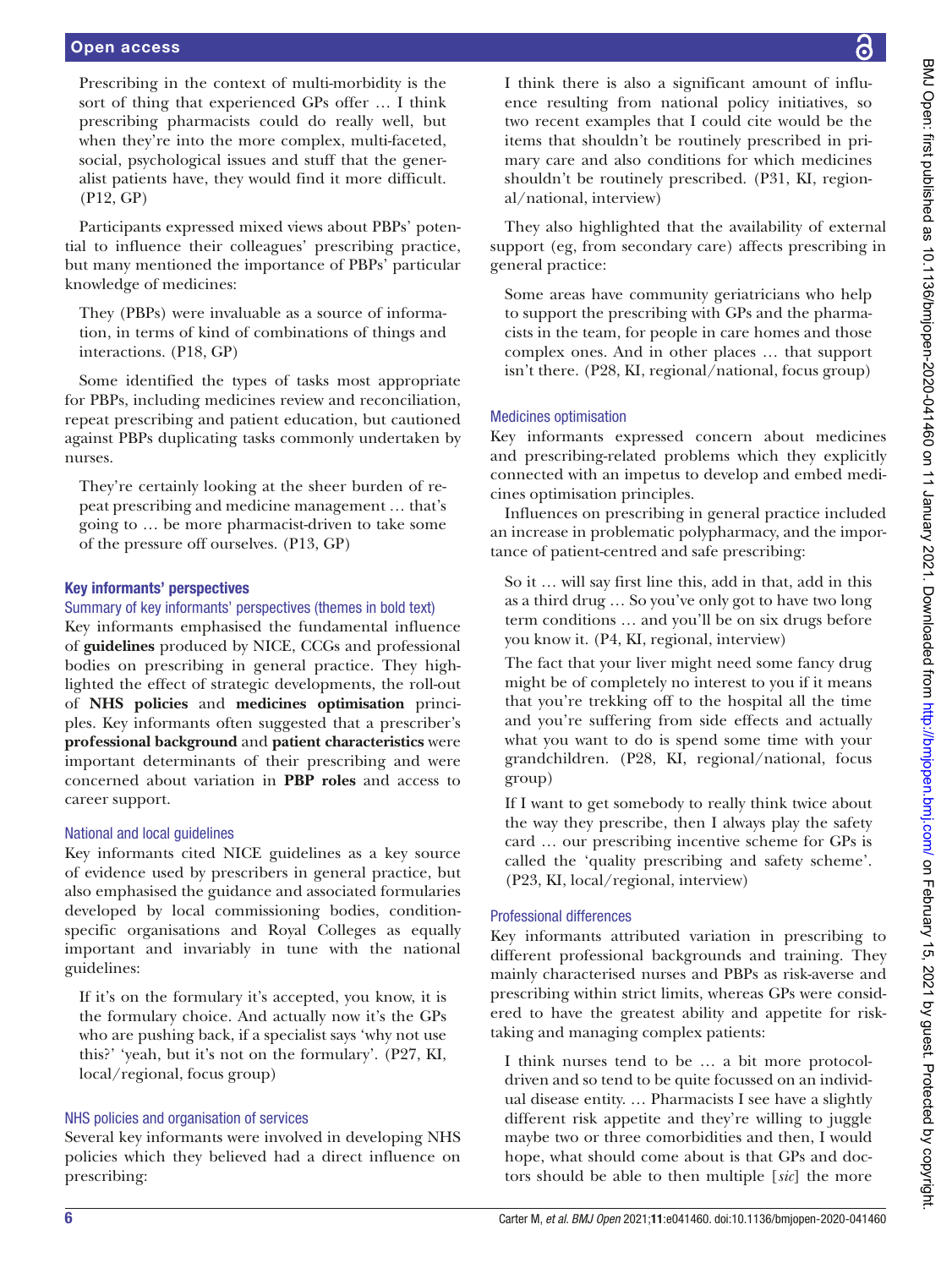complex, multi comorbidities. (P27, KI, local/regional, focus group)

## Patient characteristics

Key informants reflected on the influence of patients as individuals as well as populations (general and local). Public opinion and media messages about medicines were particularly mentioned:

I mean just because it's cancer doesn't mean that the drugs always work, if only you can get your hands on them, which is how they're portrayed in the media, isn't it? If only we could get this drug funded all would be well. (P28, KI, regional/national, focus group)

Key informants also recognised the importance of socioeconomic factors in influencing prescribing in an area:

Self-care is hugely on the agenda at the moment, encouraging patients to buy things over the counter, rather than getting them prescribed. [*Our*] GPs are in a more deprived area and tend to feel that patients can't afford to buy those products and therefore they end up prescribing them. (P8, KI, local, interview)

# Practice-based pharmacists

Key informants recognised that PBPs had hugely variable roles, responsibilities and models of employment. Participants expressed mixed opinions about the best model; most favoured situating pharmacists within general practices. Some believed that PBPs' skills and time may be most effectively used within the emerging primary care networks, in which groups of practices are working together to provide a range of healthcare services for the local population.

Participants reported variation between PBPs, particularly in terms of experience and skills, and expressed concern about differing levels of support and training available. Some saw opportunities for career development as crucial to allowing PBPs to achieve their potential:

We have this varied pattern of some people who come in more or less newly qualified to the role in a GP practice. So the NHS England training is good, actually, but it only goes up to a certain point. What happens to those people … where do they go next? (P28, KI, regional/national, focus group)

# Comparison: prescribers' and key informants' perspectives

There was general agreement between prescribers and key informants about many of the influences on general practice prescribing ([figure](#page-6-0) 1).

Both groups acknowledged that national and other prominent guidelines had considerable influence and emphasised the effects of prescribers' professional backgrounds and experience. Both groups identified individual patients, populations, the media and public opinion as having a substantial influence on prescribing.

While prescribers identified influences on prescribing that may be shaped at a general practice level, such as attitudes towards shared learning, key informants highlighted the effect of NHS organisational policies and the availability of external support (eg, from secondary care). Key informants mentioned universal problems with medicines (eg, polypharmacy) and the benefits of medicines optimisation principles for patient outcomes. Participants in both groups mentioned current wide variation in the role of the PBP. Prescribers had mixed views about the potential for the PBP to address underlying workforce problems in general practice, and key informants emphasised the need for ongoing training, support and career progression.

# **DISCUSSION Principal findings**

This study identified a range of influences on prescribing in general practice by exploring the perspectives of prescribers and key informants. Although the guidance



<span id="page-6-0"></span>Figure 1 Comparison of prescriber and key informant perspectives. CCG, Clinical Commissioning Group; NHS, National Health Service; NICE, National Institute of Health and Care Excellence; PBP, practice-based pharmacist.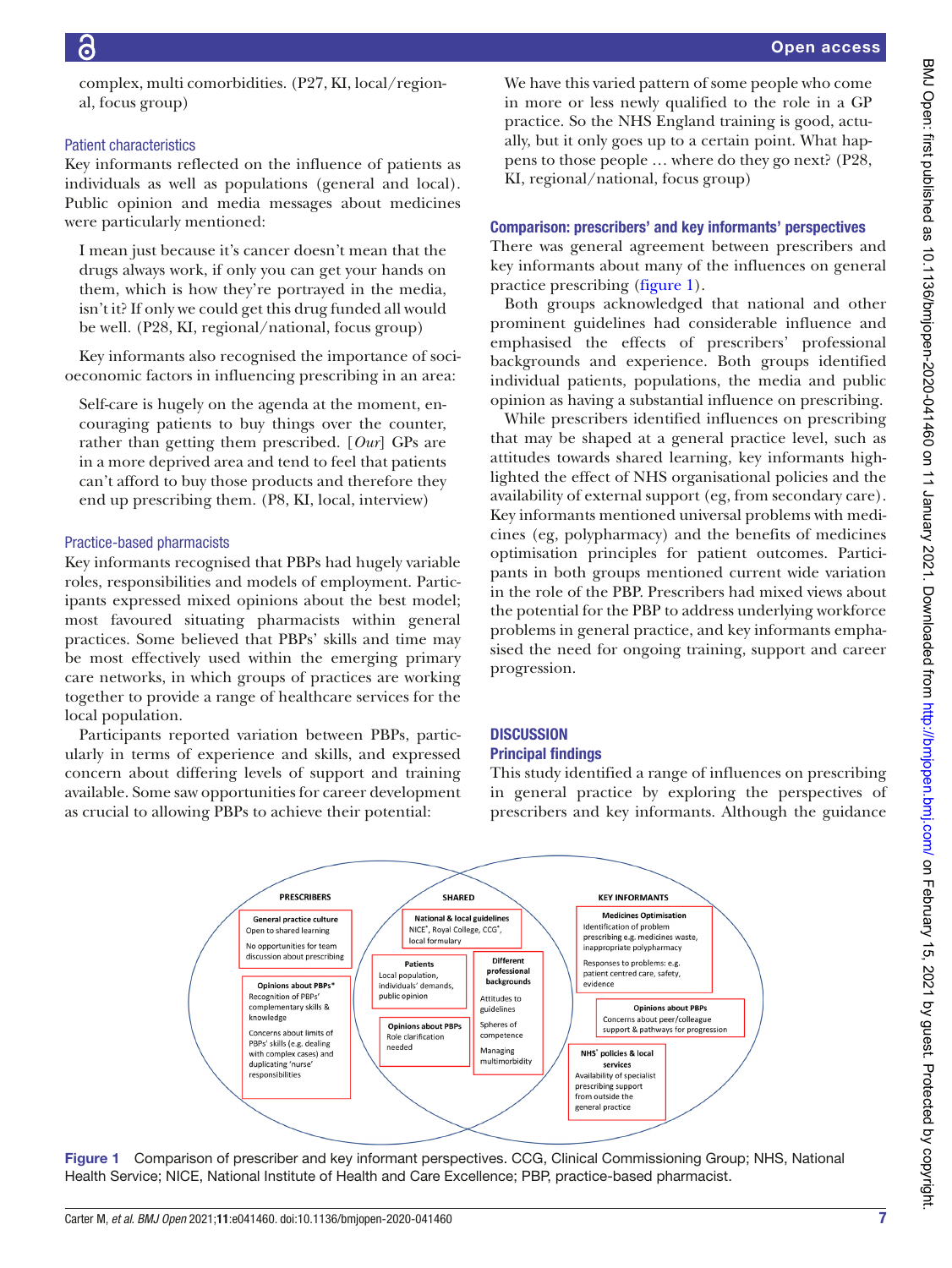provided by NICE and other bodies is frequently described as fundamental to informing prescribing decisions in general practice, this study highlighted a complex range of intersecting factors which impact on prescribers' abilities or inclination to prescribe according to the available evidence. The application of guidelines differs between professional groups, whose attitudes are shaped by their early and continuing training. Patient characteristics (both individuals and populations) are also key influences. The role of the PBP varies between general practices, and this study has revealed some caution (especially among GPs) about the potential for increasing PBPs' impact on general practice prescribing.

#### Strengths and limitations

While prescribers were evenly drawn from the different professional groups identified at the study outset, most were from practices with medium to large list sizes (>5000 patients) and with less deprivation. All GPs recruited to the study had several years of experience. Prescribers in smaller general practices, in areas of greater deprivation, and with less experience may have provided additional insights into the factors influencing their prescribing. Key informant participants were working at various levels within the NHS and encompassed a broad range of roles and perspectives.

Flexible evolution of the interview topic guides allowed for exploration of additional issues raised by individual participants which had not been anticipated at the research design stage. The focus group discussion with key informants was less researcher-led than the interviews and offered an opportunity for participants to interact with, probe and challenge each other. A similar session with prescribers may have yielded alternative or additional observations, but this was not possible.

This study explored the use of guidelines in general and the factors which intersect with them to influence general practice prescribing. Research to explore the uptake of guidelines for specific medical conditions or to investigate prescribing in instances where evidence is unclear or existing guidelines are considered unhelpful, may provide different insights.

#### Comparison with existing literature

Previous research has highlighted differences between evidence, such as NICE guidelines, and prescribing in a range of healthcare settings. $831$  This study identified several influences which general practice prescribers balance with the evidence-based approach promoted in guidelines when making prescribing decisions, in particular their own professional background. Sharing of responsibilities among prescribers from differing professional backgrounds may have resulted in variation in the use of guidelines, but some see non-medical prescribers as suited to promoting an evidence-based approach to prescribing.<sup>[32](#page-8-27)</sup> Although all professional groups represented in this study acknowledged the importance of guidelines, nurses and pharmacists were perceived by

themselves, GPs and key informants as more likely to prescribe in accordance with the available evidence than GPs. This suggests that strategies to increase evidencebased prescribing should be tailored for professional groupings and reflect their different routes to acquiring prescribing skills. Differences in the scope of prescribing routinely undertaken by medical and non-medical prescribers should also be considered. Participants explicitly mentioned the impact of local demographics on prescribing, which corresponds with previous research linking practice prescribing patterns with patient populations.[33 34](#page-8-28) Taking account of local demographics and providing patient-centred care may impact the professional's prescribing and perceptions about the appropriateness of guidelines. This tension echoes previous research which identified competing 'macro' and 'micro' influences on prescribing<sup>20</sup> and the 'explicit' and 'tacit' types of knowledge which inform prescribing decisions.<sup>[35](#page-9-1)</sup>

Previous research with GPs found that openness to sharing knowledge among general practice colleagues can shape and develop prescribing.<sup>[36](#page-9-2)</sup> Some participants in this study worked in practices which encouraged diverse professionals to share new evidence and some did not. Their reflections suggest that a collaborative culture may facilitate greater use of guidelines and reduce problematic variation in prescribing within teams.

This study revealed more cautious attitudes, particularly among GPs, towards PBPs' contribution to the general practice team than reported elsewhere.<sup>37 38</sup> PBPs who had been part of the NHS England scheme<sup>26 39</sup> were positive about the associated training, support and networking opportunities and these have previously been identified as important factors which optimise the complementary skills of prescribers from a pharmacy background; the ambition and aptitude of the individual are also influential.<sup>[40](#page-9-4)</sup>

#### Implications for research and practice

This study has demonstrated a range of complex and intersecting factors that affect prescribing in general practice and impact prescribers' use of the evidence presented in guidelines. These influences are not all amenable to modification and further analysis of the data to pinpoint flexible behaviours and determinants would be a useful next step. Participants in our study expressed a range of views about the potential for PBPs to influence prescribing in general practice. Capturing the views and experiences of a greater number of PBPs working in diverse practice contexts will provide a robust basis for developing strategies which involve PBPs in promoting the use of guidelines in general practice prescribing. These strategies should focus on the more flexible influences on prescribing and take account of the different use of guidelines between prescribers from a range of professional backgrounds.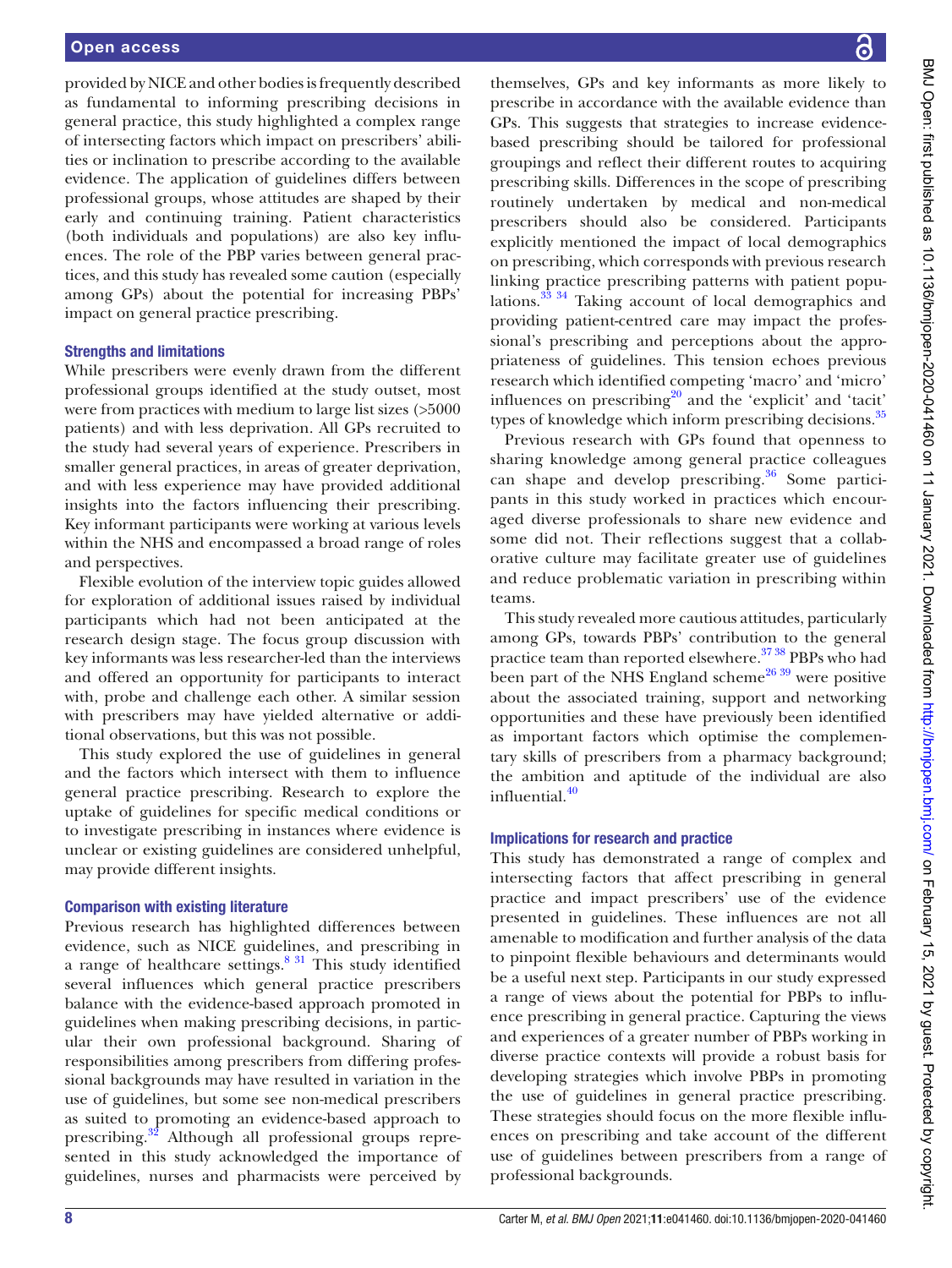# **CONCLUSION**

A multiplicity of influences impact prescribing in general practice and intersect with guidance from NICE and other bodies. The effect of these influences is often experienced differently by medical prescribers who are less focused on guideline use than their non-medical colleagues. Pharmacists and their general practice colleagues require a clearer definition of the PBP role to allow them to fulfil their potential to contribute to greater evidence-based prescribing in general practice.

#### Twitter Mary Carter [@marydianacarter](https://twitter.com/marydianacarter)

Acknowledgements We would like to thank our participating investigators. Dr Nour Alhusein (NA), who assisted with the focus group, Antoinette Davey (AD) who assisted with coding and analysing interview/focus group data, Dr Prasad Nishtala and Dr Philip Rogers who contributed to interpretation of the data. We also acknowledge the contribution of all those who participated in this study, including pilot interviewees at the University of Bath.

Contributors MC, MCW and SC contributed to the design of the study. MC collected and analysed all the data. MC, MCW and SC contributed to the interpretation of the data for this manuscript. MC drafted the manuscript and MCW and SC critically revised and gave approval for the final version. All authors agree to be accountable for all aspects of the work.

Funding This work is supported by a PhD Studentship (reference 189447056) awarded to the lead author (MC) by the University of Bath.

Competing interests None declared.

Patient consent for publication Not required.

Ethics approval This study was approved by the Research Ethics Approval Committee for Health (ref. EP 17/18 233), University of Bath.

Provenance and peer review Not commissioned; externally peer reviewed.

Data availability statement Data are available upon reasonable request.

Supplemental material This content has been supplied by the author(s). It has not been vetted by BMJ Publishing Group Limited (BMJ) and may not have been peer-reviewed. Any opinions or recommendations discussed are solely those of the author(s) and are not endorsed by BMJ. BMJ disclaims all liability and responsibility arising from any reliance placed on the content. Where the content includes any translated material, BMJ does not warrant the accuracy and reliability of the translations (including but not limited to local regulations, clinical guidelines, terminology, drug names and drug dosages), and is not responsible for any error and/or omissions arising from translation and adaptation or otherwise.

Open access This is an open access article distributed in accordance with the Creative Commons Attribution Non Commercial (CC BY-NC 4.0) license, which permits others to distribute, remix, adapt, build upon this work non-commercially, and license their derivative works on different terms, provided the original work is properly cited, appropriate credit is given, any changes made indicated, and the use is non-commercial. See: [http://creativecommons.org/licenses/by-nc/4.0/.](http://creativecommons.org/licenses/by-nc/4.0/)

#### ORCID iD

Mary Carter<http://orcid.org/0000-0002-1063-5814>

#### REFERENCES

- <span id="page-8-0"></span>1 Royal Pharmaceutical Society. Medicines optimisation: helping patients to make the most of medicines, 2013. Available: [https://](https://www.england.nhs.uk/medicines/medicines-optimisation/) [www.england.nhs.uk/medicines/medicines-optimisation/](https://www.england.nhs.uk/medicines/medicines-optimisation/) [Accessed Oct 2020].
- <span id="page-8-1"></span>2 NHS Digital. Prescribing and medicines team, 2018. Available: [https://digital.nhs.uk/data-and-information/data-insights-and](https://digital.nhs.uk/data-and-information/data-insights-and-statistics/prescribing-and-medicines-team)[statistics/prescribing-and-medicines-team](https://digital.nhs.uk/data-and-information/data-insights-and-statistics/prescribing-and-medicines-team) [Accessed Oct 2020].
- <span id="page-8-2"></span>3 The Kings Fund. *The rising cost of medicines to the NHS: what's the story?* 2018.
- <span id="page-8-3"></span>4 Garfeld S, Barber N, Walley P, *et al*. Quality of medication use in primary care--mapping the problem, working to a solution: a systematic review of the literature. *[BMC Med](http://dx.doi.org/10.1186/1741-7015-7-50)* 2009;7:50.
- 5 Trueman P, Lowson K, Blighe A. *Evaluation of the scale, causes and costs of waste medicines*, 2010.
- <span id="page-8-4"></span>6 Public Health England. Atlas of variation, 2019. Available: [https://](https://fingertips.phe.org.uk/profile/atlas-of-variation) fingertips.phe.org.uk/profile/atlas-of-variation [Accessed Oct 2020].
- 7 Flodgren G, Hall AM, Goulding L, *et al*. Tools developed and disseminated by guideline producers to promote the uptake of their guidelines. *[Cochrane Database Syst Rev](http://dx.doi.org/10.1002/14651858.CD010669.pub2)* 2016;14.
- <span id="page-8-5"></span>8 Foy R, Leaman B, McCrorie C, *et al*. Prescribed opioids in primary care: cross-sectional and longitudinal analyses of infuence of patient and practice characteristics. *[BMJ Open](http://dx.doi.org/10.1136/bmjopen-2015-010276)* 2016;6:e010276.
- 9 Soyombo S, Stanbrook R, Aujla H, *et al*. Socioeconomic status and benzodiazepine and Z-drug prescribing: a cross-sectional study of practice-level data in England. *[Fam Pract](http://dx.doi.org/10.1093/fampra/cmz054)* 2019;12.
- <span id="page-8-6"></span>10 National Institute for Health and Care Excellence. History of NICE, 2020. Available: [https://www.nice.org.uk/about/who-we-are/history](https://www.nice.org.uk/about/who-we-are/history-of-nice)[of-nice](https://www.nice.org.uk/about/who-we-are/history-of-nice) [Accessed Oct 2020].
- <span id="page-8-7"></span>11 Willis TA, West R, Rushforth B, *et al*. Variations in achievement of evidence-based, high-impact quality indicators in general practice: an observational study. *[PLoS One](http://dx.doi.org/10.1371/journal.pone.0177949)* 2017;12:e0177949.
- <span id="page-8-8"></span>12 National Institute for Health and Care Excellence. Medicines optimisation, 2016. Available: [https://www.nice.org.uk/guidance/](https://www.nice.org.uk/guidance/qs120) [qs120](https://www.nice.org.uk/guidance/qs120) [Accessed Oct 2020].
- <span id="page-8-9"></span>13 Cope LC, Abuzour AS, Tully MP. Nonmedical prescribing: where are we now? *[Ther Adv Drug Saf](http://dx.doi.org/10.1177/2042098616646726)* 2016;7:165–72.
- <span id="page-8-10"></span>14 Nursing and Midwifery Council. *The NMC register, 1 April 2019 – 31 March 2020*. London, 2020.
- <span id="page-8-11"></span>15 General Pharmaceutical Council. General pharmaceutical Council, 2019. Available: <https://www.pharmacyregulation.org/>[Accessed Oct 2020].
- <span id="page-8-12"></span>16 Morgan DL. Pragmatism as a paradigm for social research. *[Qualitative Inquiry](http://dx.doi.org/10.1177/1077800413513733)* 2014;20:1045–53.
- <span id="page-8-13"></span>17 Peek L, Fothergill A. Using focus groups: lessons from studying daycare centers, 9/11, and Hurricane Katrina. *[Qualitative Research](http://dx.doi.org/10.1177/1468794108098029)* 2009;9:31–59.
- <span id="page-8-14"></span>18 Coyne IT. Sampling in qualitative research. Purposeful and theoretical sampling; merging or clear boundaries? *[J Adv Nurs](http://dx.doi.org/10.1046/j.1365-2648.1997.t01-25-00999.x)* 1997;26:623–30.
- <span id="page-8-15"></span>19 Haastrup PF, Rasmussen S, Hansen JM, *et al*. General practice variation when initiating long-term prescribing of proton pump inhibitors: a nationwide cohort study. *[BMC Fam Pract](http://dx.doi.org/10.1186/s12875-016-0460-9)* 2016;17:57.
- <span id="page-8-16"></span>20 Grant A, Sullivan F, Dowell J. An ethnographic exploration of infuences on prescribing in general practice: why is there variation in prescribing practices? *[Implement Sci](http://dx.doi.org/10.1186/1748-5908-8-72)* 2013;8:72.
- <span id="page-8-17"></span>21 Gioia DA, Corley KG, Hamilton AL. Seeking qualitative rigor in inductive research: notes on the Gioia methodology. *Organizational Research Methods* 2012;16:15–31.
- <span id="page-8-18"></span>22 Green J, Thorogood N. *Qualitative methods for health research*. London: SAGE Publications, 2004.
- <span id="page-8-19"></span>23 Braun V, Clarke V. Refecting on refexive thematic analysis. *[Qual Res](http://dx.doi.org/10.1080/2159676X.2019.1628806)  [Sport Exerc Health](http://dx.doi.org/10.1080/2159676X.2019.1628806)* 2019;11:589–97.
- <span id="page-8-20"></span>24 O'Brien BC, Harris IB, Beckman TJ, *et al*. Standards for reporting qualitative research: a synthesis of recommendations. *[Acad Med](http://dx.doi.org/10.1097/ACM.0000000000000388)* 2014;89:1245–51.
- <span id="page-8-21"></span>25 Tong A, Sainsbury P, Craig J. Consolidated criteria for reporting qualitative research (COREQ): a 32-item checklist for interviews and focus groups. *[Int J Qual Health Care](http://dx.doi.org/10.1093/intqhc/mzm042)* 2007;19:349–57.
- <span id="page-8-22"></span>26 NHS England. Pharmacy integration fund, 2016. Available: [https://](https://www.england.nhs.uk/commissioning/primary-care/pharmacy/integration-fund/) [www.england.nhs.uk/commissioning/primary-care/pharmacy/](https://www.england.nhs.uk/commissioning/primary-care/pharmacy/integration-fund/) [integration-fund/](https://www.england.nhs.uk/commissioning/primary-care/pharmacy/integration-fund/) [Accessed Oct 2020].
- <span id="page-8-23"></span>27 NHS England. 2019/20 general medical services (GMS) contract: quality and outcomes framework (QOF), 2019. Available: [https://](https://www.england.nhs.uk/publication/2019-20-general-medical-services-gms-contract-quality-and-outcomes-framework-qof/) [www.england.nhs.uk/publication/2019-20-general-medical-services](https://www.england.nhs.uk/publication/2019-20-general-medical-services-gms-contract-quality-and-outcomes-framework-qof/)[gms-contract-quality-and-outcomes-framework-qof/](https://www.england.nhs.uk/publication/2019-20-general-medical-services-gms-contract-quality-and-outcomes-framework-qof/) [Accessed Oct 2020].
- <span id="page-8-24"></span>28 Basildon & Brentwood Clinical Commissioning Group. Prescribing incentive scheme 2019-2020, 2019. Available: [https://basildonandb](https://basildonandbrentwoodccg.nhs.uk/your-health/medicines-management) [rentwoodccg.nhs.uk/your-health/medicines-management](https://basildonandbrentwoodccg.nhs.uk/your-health/medicines-management) [Accessed Oct 2020].
- <span id="page-8-25"></span>29 Optum Inc. ScriptSwitch, 2018. Available: [http://www.optum.co.uk/](http://www.optum.co.uk/how-we-help/scriptswitch.html) [how-we-help/scriptswitch.html](http://www.optum.co.uk/how-we-help/scriptswitch.html) [Accessed Oct 2020].
- <span id="page-8-26"></span>30 First Databank. FDB OptimiseRX. Available: [https://www.fdbhealth.](https://www.fdbhealth.co.uk/solutions/fdb-optimiserx/) [co.uk/solutions/fdb-optimiserx/](https://www.fdbhealth.co.uk/solutions/fdb-optimiserx/) [Accessed Oct 2020].
- 31 Duncan P, Cabral C, McCahon D, et al. Efficiency versus thoroughness in medication review: a qualitative interview study in UK primary care. *[Br J Gen Pract](http://dx.doi.org/10.3399/bjgp19X701321)* 2019;69:e190–8.
- <span id="page-8-27"></span>32 Barnett NL. Opportunities for collaboration between pharmacists and clinical pharmacologists to support medicines optimisation in the UK. *[Br J Clin Pharmacol](http://dx.doi.org/10.1111/bcp.13966)* 2019;85:1666–9.
- <span id="page-8-28"></span>33 Guthrie B, Makubate B, Hernandez-Santiago V, *et al*. The rising tide of polypharmacy and drug-drug interactions: population database analysis 1995-2010. *[BMC Med](http://dx.doi.org/10.1186/s12916-015-0322-7)* 2015;13:74.
- 34 Tobin H, Bury G, Cullen W. Mental illness in primary care: a narrative review of patient, GP and population factors that affect prescribing rates. *[Ir J Psychol Med](http://dx.doi.org/10.1017/ipm.2018.35)* 2020;37:1–8.